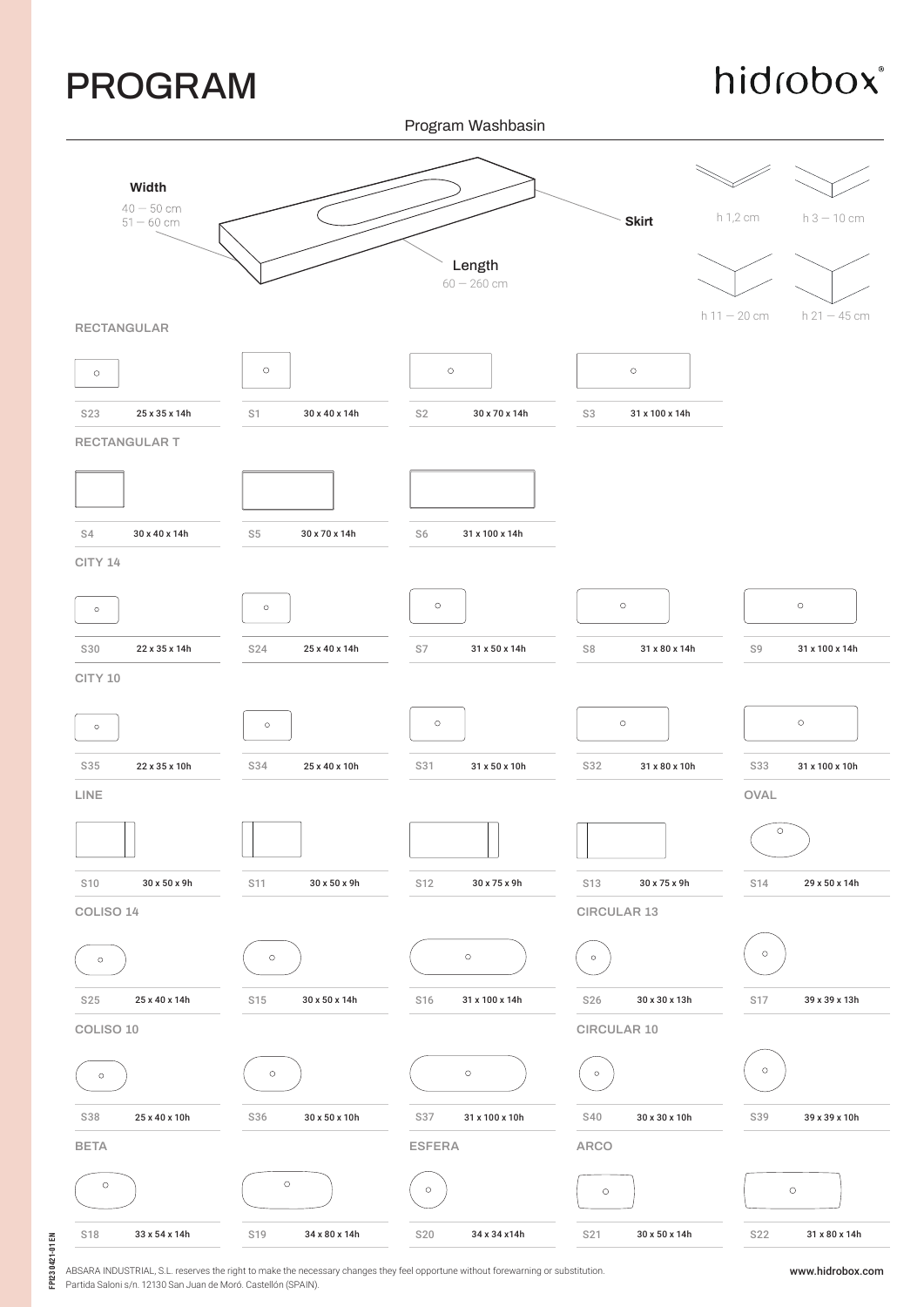## PROGRAM

# hidrobox®



ABSARA INDUSTRIAL, S.L. reserves the right to make the necessary changes they feel opportune without forewarning or substitution. Partida Saloni s/n. 12130 San Juan de Moró. Castellón (SPAIN).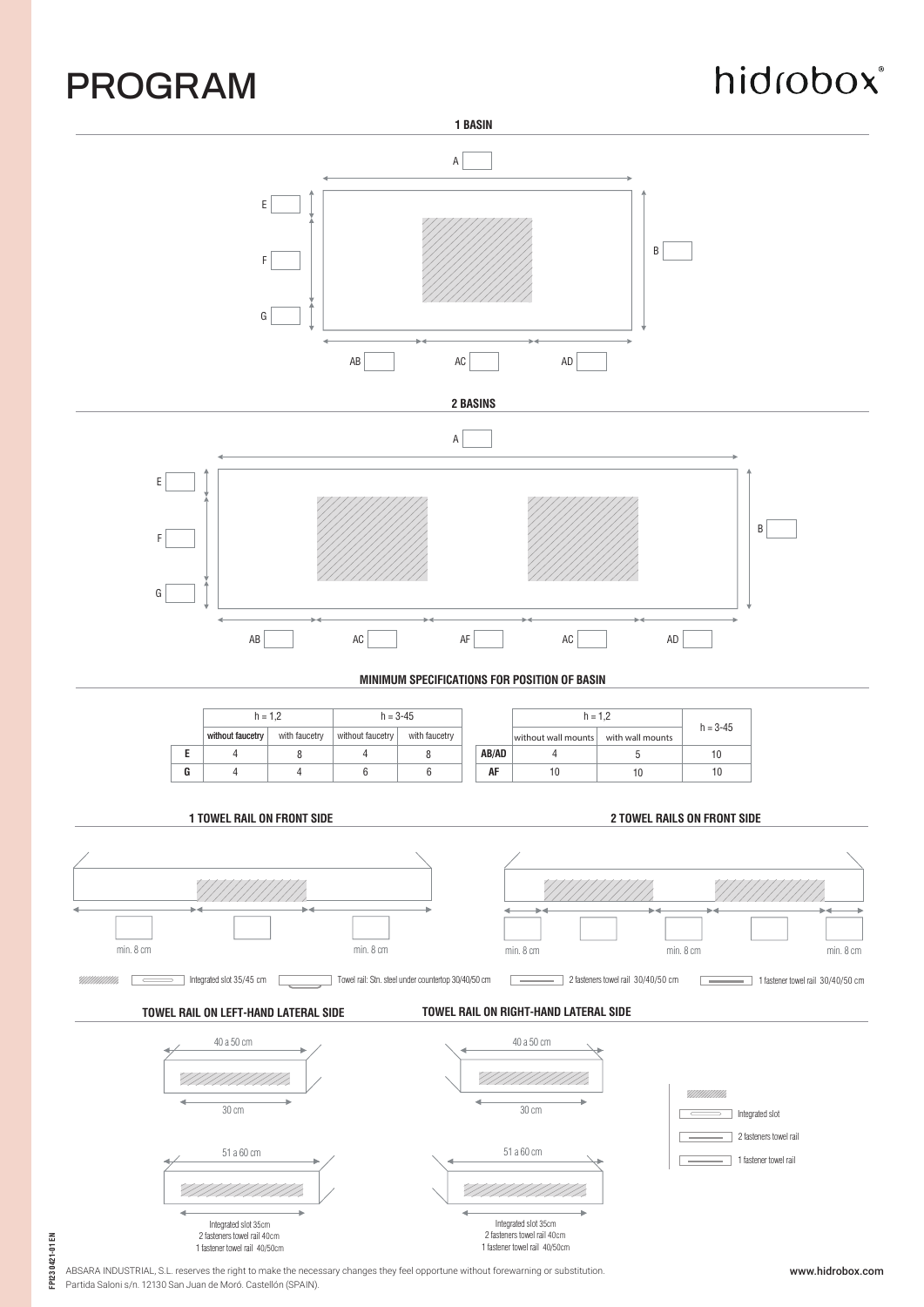

## hidrobox®

**Installation**

#### Program Washbasin





**FPI23 0421-01 EN**

FPI23 0421-01 EN